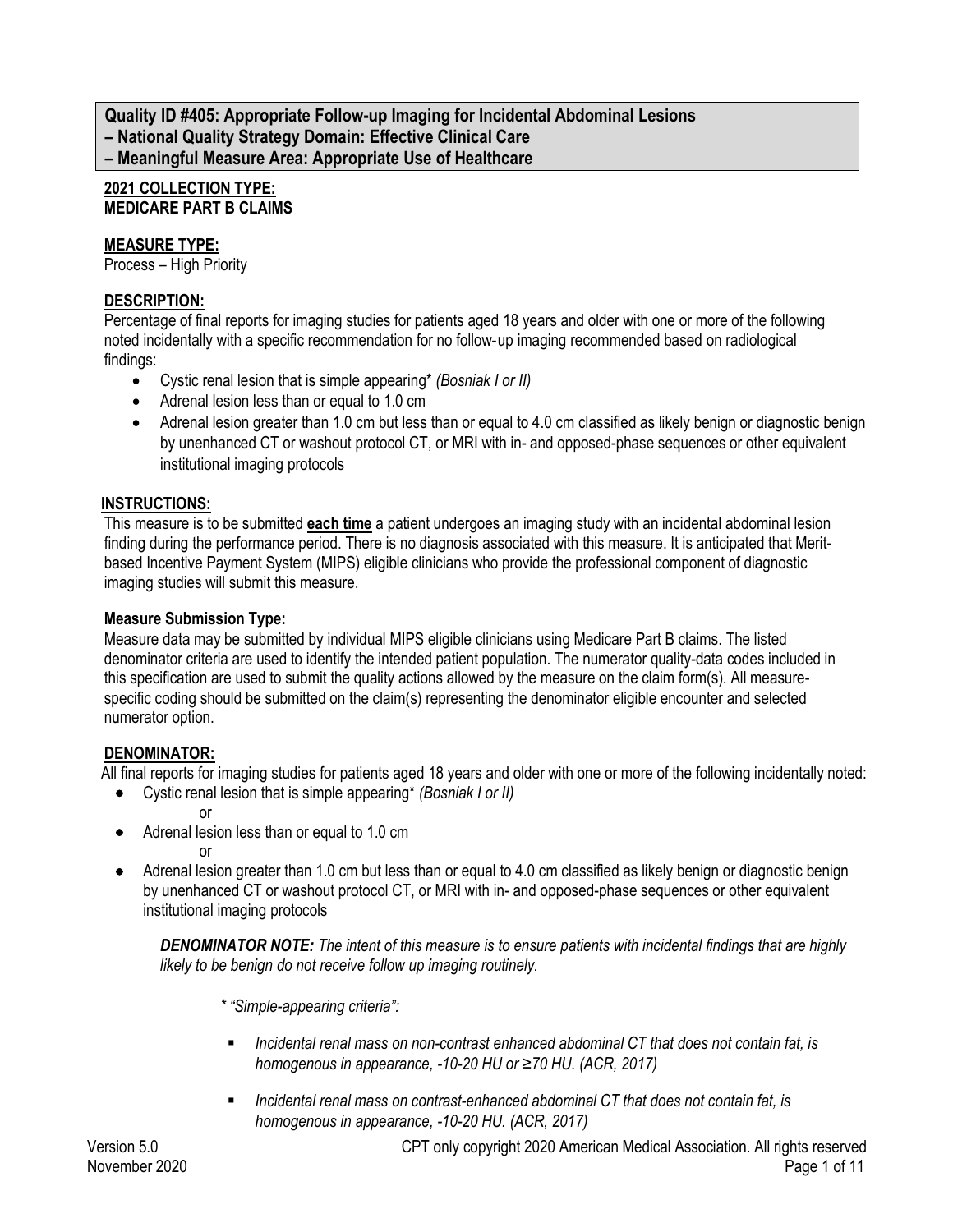*When reporting this measure, masses and lesions that do not meet all the criteria for "no further work-up" as provided in [Management of the Incidental Renal Mass on CT: A White Paper of the ACR Incidental Findings](http://www.jacr.org/article/S1546-1440(17)30497-0/pdf)  [Committee](http://www.jacr.org/article/S1546-1440(17)30497-0/pdf) or the Management of t[he Incidental Adrenal Mass on CT: A White Paper of the ACR Incidental](http://www.jacr.org/article/S1546-1440(17)30497-0/pdf)  [Findings Committee](http://www.jacr.org/article/S1546-1440(17)30497-0/pdf) should not be considered in the context or intent of this measure. However, generally accepted radiology practices should be followed with respect to communication and management of any characteristically benign findings. A measure performance goal of 100% should not substitute for clinical judgment in individual cases.*

### **Denominator Criteria (Eligible Cases):**

Patients aged  $\geq$  18 years on date of encounter **AND**

**Patient procedure during the performance period (CPT):** 71250, 71260, 71270, 71275, 71555, 72131, 72191, 72192, 72193, 72194, 72195, 72196, 72197, 72198, 74150, 74160, 74170, 74176, 74177, 74178, 74181, 74182, 74183, G0297

#### **NUMERATOR:**

Final reports for imaging studies that include a description of incidental cystic renal lesion or adrenal lesion stating followup imaging is **not** recommended

#### **Numerator Instructions:**

A short note can be made in the final report, such as:

"No follow-up imaging is recommended as incidental lesions are likely benign" or

"No follow-up imaging is recommended per consensus recommendations based on imaging criteria. Further lab evaluation could be pursued based on clinical findings"

#### **Numerator Quality-Data Coding Options:**

**Final Report without Incidental Finding**

(One G-code [G9551] is required on the claim form to submit this numerator option)

**Denominator Exclusion: G9551:** Final reports for imaging studies without an incidentally found lesion noted:

- *Cystic renal lesion that is simple appearing\* (Bosniak I or II)*
- *Adrenal lesion* less than or equal to *1.0 cm*
- *Adrenal lesion greater than 1.0 cm but less than or equal to 4.0 cm classified as likely benign by unenhanced CT or washout protocol CT, or MRI with in- and opposed-phase sequences or other equivalent institutional imaging protocols*

*\*"Simple-appearing criteria":*

• *Incidental renal mass on non-contrast enhanced abdominal CT that does not contain fat, is homogenous in appearance, -10-20 HU or ≥70 HU.* 

**OR**

#### **Final Reports with Follow-Up Imaging Not Recommended**

(Two G-codes [G9548 & G9547] are required on the claim form to submit this numerator option)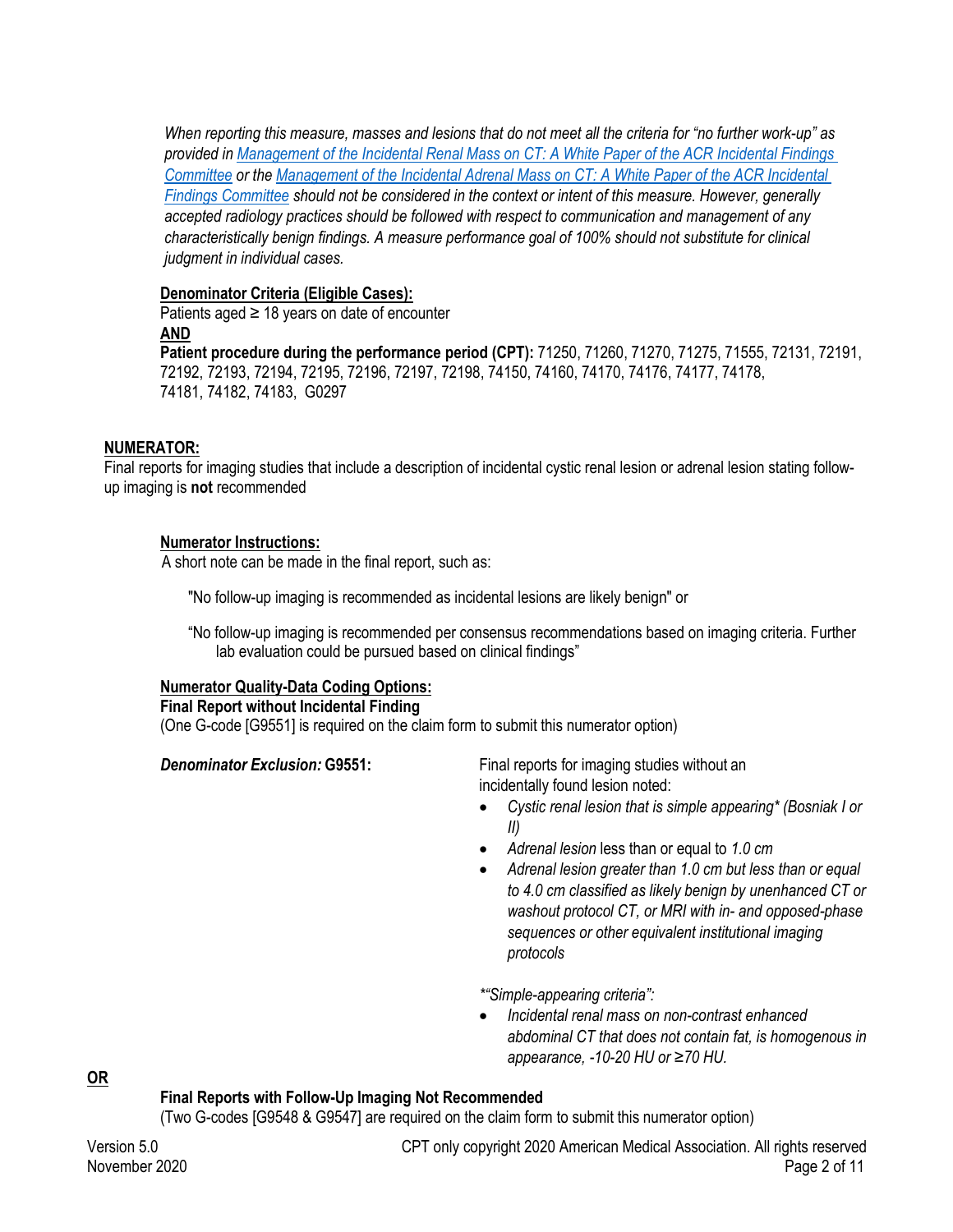Version 5.0 CPT only copyright 2020 American Medical Association. All rights reserved November 2020 Page 3 of 11 **Performance Met: G9548:** Final reports for imaging studies stating no follow-up imaging is recommended **AND** G9547: G9547: • *Cystic renal lesion that is simple appearing\* (Bosniak I or II) \*"Simple-appearing criteria":* • *Adrenal lesion less than or equal to 1.0 cm* • *Adrenal lesion greater than 1.0 cm but less than or equal to 4.0 cm classified as likely benign by unenhanced CT or washout protocol CT, or MRI with in- and opposedphase sequences or other equivalent institutional imaging protocols* • *Incidental renal mass on non-contrast enhanced abdominal CT that does not contain fat, is homogenous in appearance, -10-20 HU or ≥70 HU.*  **OR Documenting Medical Reason(s) for Recommending Follow-Up** (Two G-codes [G9549 & G9547] are required on the claim form to submit this numerator option) **Denominator Exception: G9549:** Documentation of medical reason(s) that follow-up imaging is indicated (e.g., patient has lymphadenopathy, signs of metastasis or an active diagnosis or history of cancer, and other medical reason(s) **AND** G9547: **G9547: Incidentally found lesion noted:** • *Cystic renal lesion that is simple appearing\* (Bosniak I or II) \*"Simple-appearing criteria":* • *Adrenal lesion less than or equal to 1.0 cm* • *Adrenal lesion greater than 1.0 cm but less than or equal to 4.0 cm classified as likely benign by unenhanced CT or washout protocol CT, or MRI with inand opposed-phase sequences or other equivalent institutional imaging protocols* • *Incidental renal mass on non-contrast enhanced abdominal CT that does not contain fat, is homogenous in appearance, -10-20 HU or ≥70 HU.*  **OR Final Reports with Follow-Up Imaging Recommended, or with No Recommendation** (Two G-codes [G9550 & G9547] are required on the claim form to submit this numerator option) **Performance Not Met: G9550:** Final reports for imaging studies with follow-up imaging recommended, or final reports that do not include a specific recommendation of no follow-up **AND G9547:** Incidentally found lesion noted: • *Cystic renal lesion that is simple appearing\* (Bosniak I or II)*  • *Adrenal lesion less than or equal to 1.0 cm*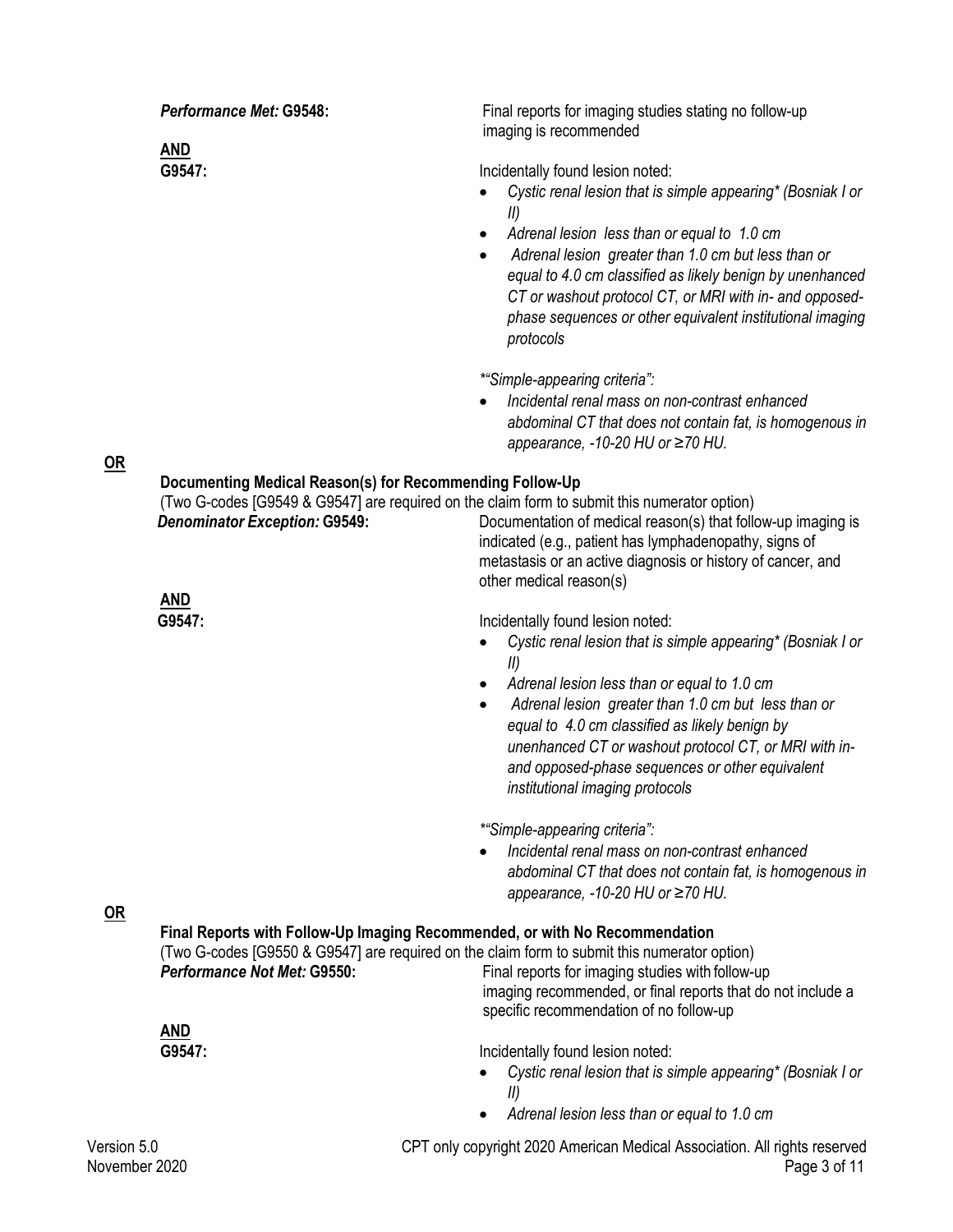• *Adrenal lesion greater than 1.0 cm but less than or equal to 4.0 cm classified as likely benign by unenhanced CT or washout protocol CT, or MRI with in- and opposed-phase sequences or other equivalent institutional imaging protocols*

*\*"Simple-appearing criteria":*

• *Incidental renal mass on non-contrast enhanced abdominal CT that does not contain fat, is homogenous in appearance, -10-20 HU or ≥70 HU.* 

## **RATIONALE:**

Incidental renal, and adrenal lesions are commonly found during imaging studies, with most of the findings being benign. Given the low rate of malignancy, unnecessary follow-up procedures are costly and present a significant burden to patients. To avoid excessive testing and costs, follow-up is not recommended for these small lesions.

## **CLINICAL RECOMMENDATION STATEMENTS:**

The ACR Incidental Findings Committee recommends the following considerations for incidental renal masses:

### Overview:

Incidental renal masses are a common problem in imaging; an algorithm is provided to guide management of the incidental renal mass based on imaging features.

- Key properties of the algorithm include (1) guidance based on the CT examination on which the mass was detected; (2) guidance for solid, cystic, and fat-containing masses; (3) acknowledgment that many renal masses that are too small to characterize (TSTC) are either benign or otherwise insignificant; (4) incorporation of renal mass biopsy as a diagnostic tool; and (5) surveillance of subcentimeter solid renal masses.
- The importance of shared decision making between patients and physicians is emphasized, particularly in patients with limited life expectancy and comorbidities
- 1) Although most renal masses on unenhanced CT are incompletely characterized, a homogenous lesion between -10 and 20 HU is highly likely to be a benign cyst. (ACR, 2017)
- 2) Although the majority of lesions are characterized on initial imaging, one definition for the indeterminate renal mass is a lesion containing areas that measure 20-70 Hounsfield units (HU) on noncontrast imaging. Homogenous lesions measuring <20 HU or >70 HU can be considered benign, whereas lesions either entirely or partially within the 20-70 HU range should be considered indeterminate and warrant further evaluation. (ACR, 2015)
- 3) A homogenous lesion 70 HU or greater on unenhanced CT can confidently be diagnosed as a hyperdense Bosniak II cyst requiring no further characterization or treatment. Further characterization of these masses would add anxiety and cost and is unlikely to alter the diagnosis. (ACR, 2017)
- 4) The hyperdense cyst can present a diagnostic problem in that its initial attenuation coefficients are high, which can theoretically obscure tiny papillary projections along its wall. However, a homogenous renal mass measuring >70 HU at unenhanced CT has been shown to have a >99.9% chance of representing a highattenuation renal cyst rather than RCC. (ACR, 2015)
- 5) Any homogenous renal mass on contrast-enhanced CT between -10 and 20 HU is a benign simple cyst, not requiring further evaluation. (ACR, 2017)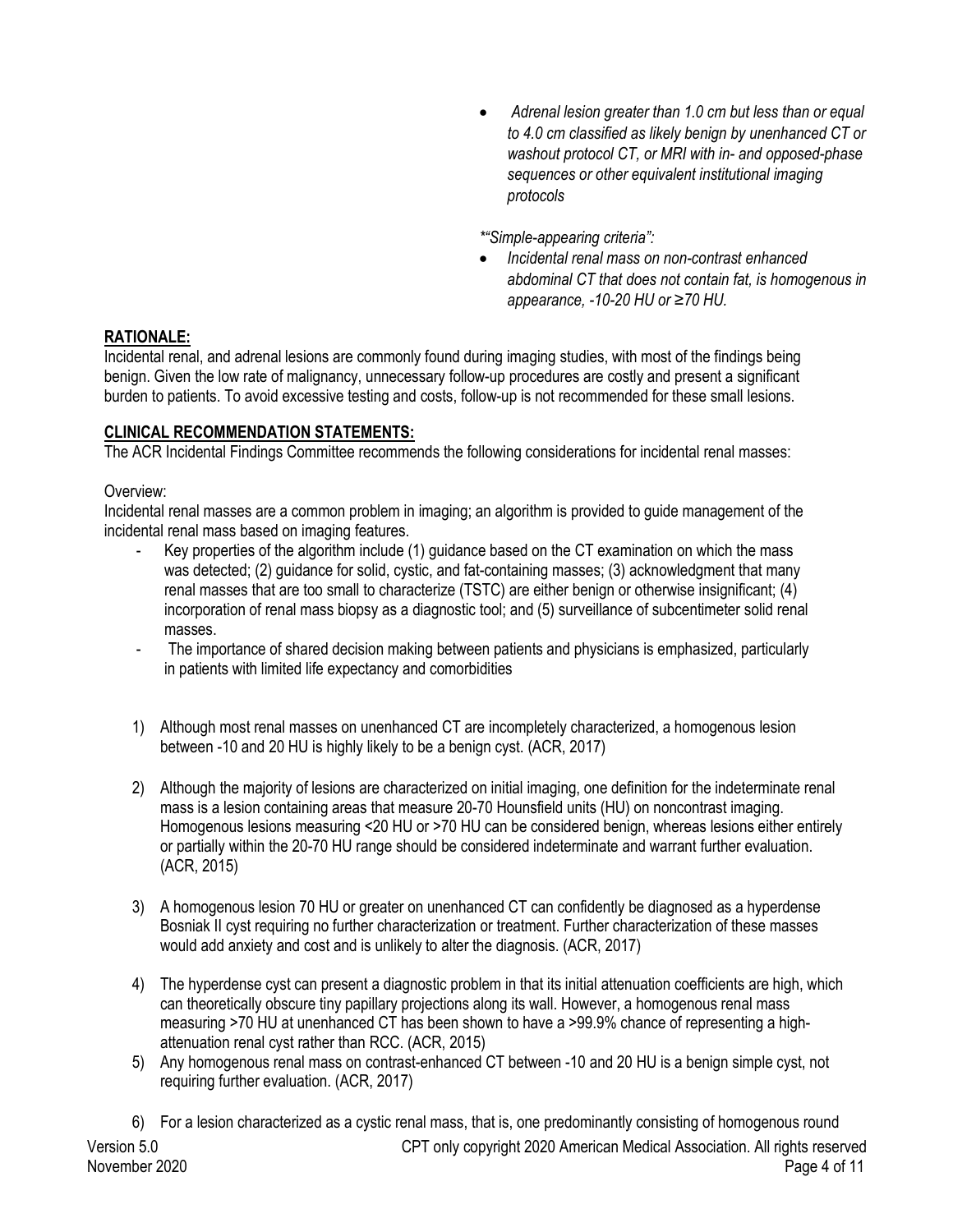or oval regions without measurable enhancement, we advocate using the Bosniak classification system. Bosniak I and II cystic masses are reliably considered benign and need no follow up. (ACR, 2017)

- 7) Although there are no data to suggest how to manage very small (<1 cm) renal masses, some feel that if the lesion in question appears to be a simple cyst—i.e., a low-attenuation (0-20 HU) mass containing no septations, nodularity, calcifications, or enhancement—it can be presumed to be benign and need not be further pursued. (ACR, 2015)
- 8) Refer to th[e Management of Incidental Renal Masses: A White Paper of the ACR Incidental Findings](https://www.jacr.org/article/S1546-1440(17)30551-3/pdf)  [Committee](https://www.jacr.org/article/S1546-1440(17)30551-3/pdf) *(2017)* [https://www.jacr.org/article/S1546-1440\(17\)30497-0/pdf](https://www.jacr.org/article/S1546-1440(17)30497-0/pdf) for further detailed guidance

The ACR Incidental Findings Committee Adrenal Subcommittee for management of incidental adrenal recommends the following for unenhanced CT, or washout protocol CT, or MRI with in- and opposed-phase sequences or equivalent protocols examinations for adrenal masses :

- 1) If an adrenal mass has diagnostic features of a benign lesion such as a myelolipoma (presence of macroscopic fat) or cyst (simple cyst-appearing without enhancement), no additional workup or follow-up imaging is needed.
- 2) If the lesion is 1 to 4 cm and has a density of ≤10 HU on CT or signal loss compared with the spleen on out-of-phase images of a chemical-shift MRI (CS-MRI) examination, it is almost always diagnostic of a lipid-rich adenoma. If there are no diagnostic benign imaging features but the adrenal mass has been stable for ≥1 year or longer, it is very likely benign requiring no additional imaging. (ACR, 2017)
- 3) Refer to th[e Management of Incidental Adrenal Masses: A White Paper of the ACR Incidental Findings](https://www.jacr.org/article/S1546-1440(17)30551-3/pdf)  [Committee](https://www.jacr.org/article/S1546-1440(17)30551-3/pdf) *(2017)* [https://www.jacr.org/article/S1546-1440\(17\)30551-3/pdf](https://www.jacr.org/article/S1546-1440(17)30551-3/pdf) for further detailed guidance.

### **COPYRIGHT:**

The Measure is not a clinical guideline, does not establish a standard of medical care, and has not been tested for all potential applications.

The Measure, while copyrighted, can be reproduced and distributed, without modification, for noncommercial purposes, e.g., use by health care providers in connection with their practices. Commercial use is defined as the sale, license, or distribution of the Measure for commercial gain, or incorporation of the Measure into a product or service that is sold, licensed or distributed for commercial gain.

Commercial uses of the Measure require a license agreement between the user and the American College of Radiology (ACR). Neither ACR nor its members shall be responsible for any use of the Measure.

The PCPI's and AMA's significant past efforts and contributions to the development and updating of the Measures are acknowledged. ACR is solely responsible for the review and enhancement ("Maintenance") of the Measure as of August 1, 2020.

ACR encourages use of the Measure by other health care professionals, where appropriate.

### **THE MEASURE AND SPECIFICATIONS ARE PROVIDED "AS IS" WITHOUT WARRANTY OF ANY KIND.**

©2020 American College of Radiology. All Rights Reserved. Applicable FARS/DFARS Restrictions Apply to Government Use.

Version 5.0 CPT only copyright 2020 American Medical Association. All rights reserved November 2020 Page 5 of 11 Limited proprietary coding may be contained in the Measure specifications for convenience. A license agreement must be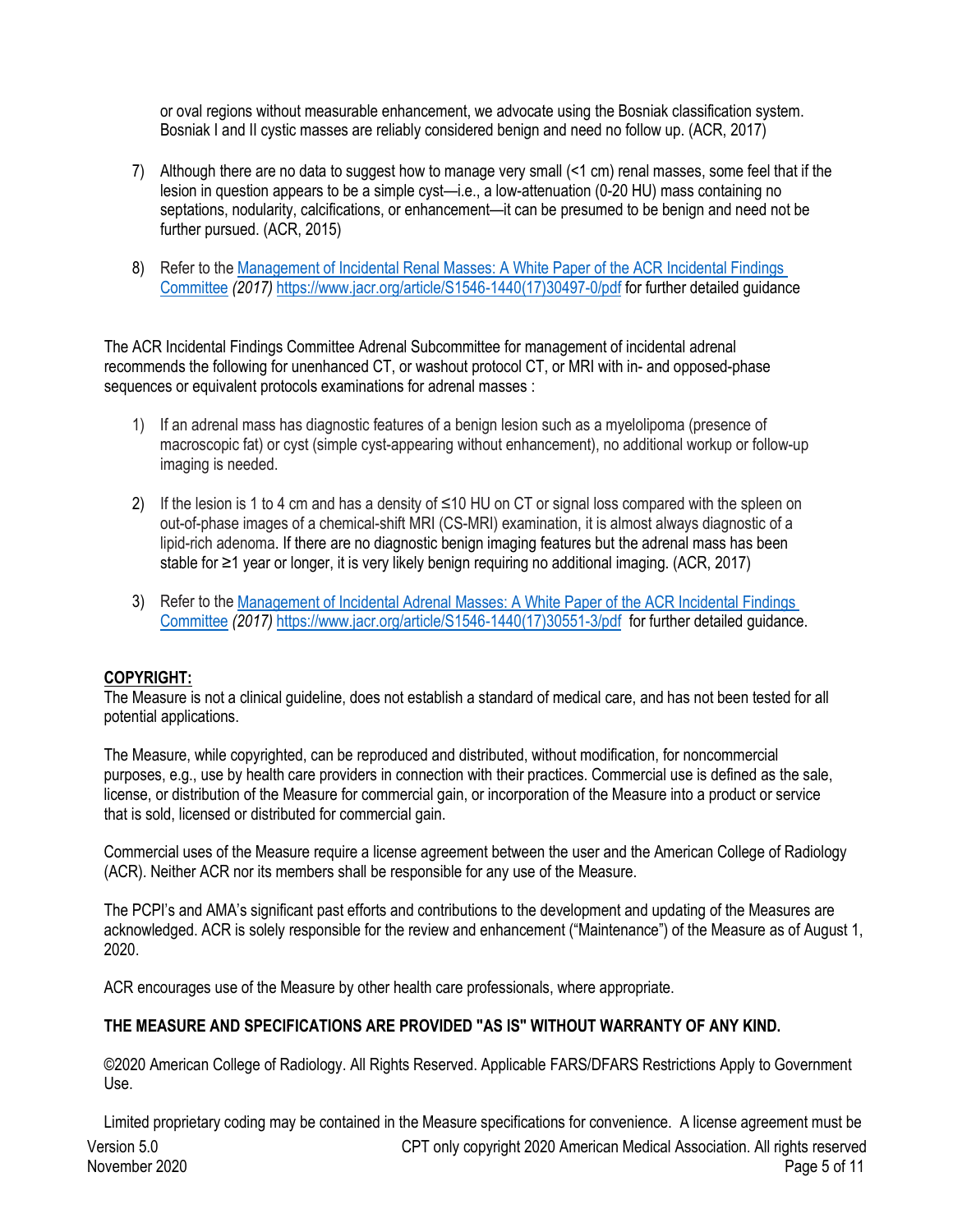entered prior to a third party's use of Current Procedural Terminology (CPT®) or other proprietary code set contained in the Measures. Any other use of CPT or other coding by the third party is strictly prohibited. ACR and its members disclaim all liability for use or accuracy of any CPT or other coding contained in the specifications.

CPT® contained in the Measures specifications is copyright 2004-2020 American Medical Association. LOINC® copyright 2004-2020 Regenstrief Institute, Inc. SNOMED CLINICAL TERMS (SNOMED CT®) copyright 2004-2020. The International Health Terminology Standards Development Organisation (IHTSDO). ICD-10 is copyright 2020 World Health Organization. All Rights Reserved.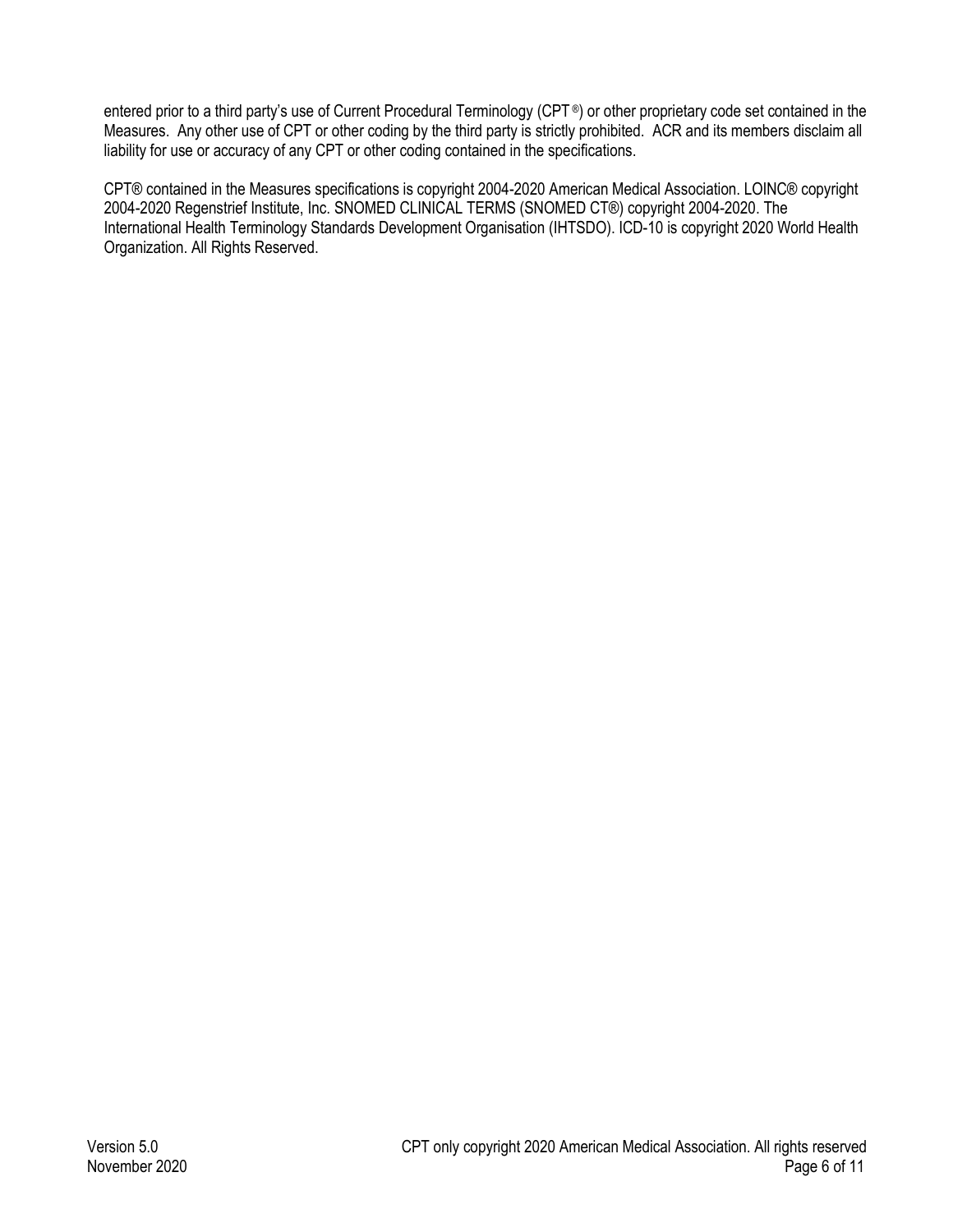#### **2021 Medicare Part B Claims Flow for Quality ID #405: Appropriate Follow-up Imaging for Incidental Abdominal Lesions**

*Disclaimer: Refer to the measure specification for specific coding and instructions to submit this measure* 



Version 5.0 CPT only copyright 2020 American Medical Association. All rights reserved November 2020 Page 7 of 11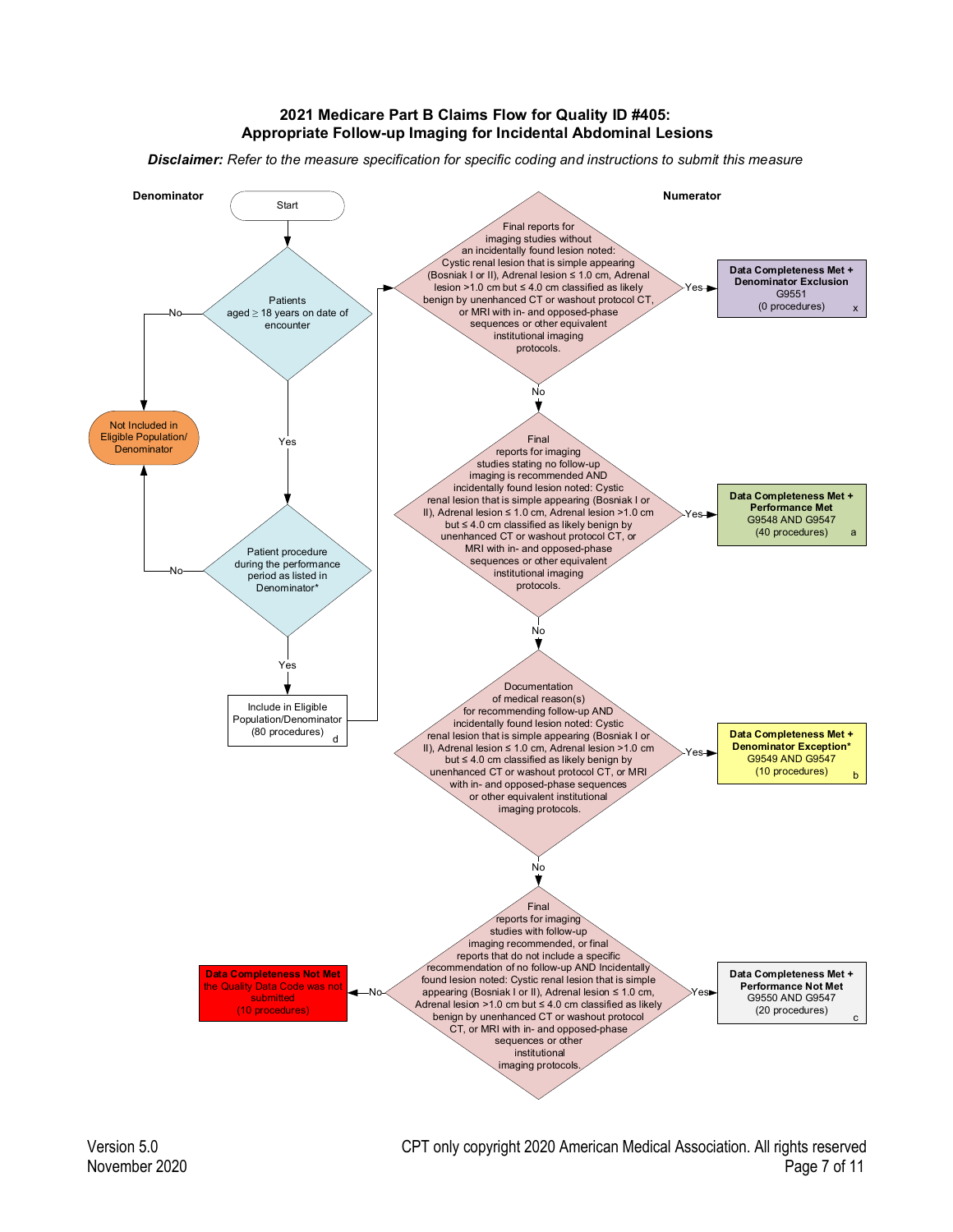| <b>SAMPLE CALCULATIONS</b>                                                                                                                                                                                                       |                            |
|----------------------------------------------------------------------------------------------------------------------------------------------------------------------------------------------------------------------------------|----------------------------|
| Data Completeness=<br>Denominator Exclusion(x=0 proc)+Performance Met(a=40 proc)+Denominator Exception(b=10 proc)+Performance Not Met(c=20 proc) = 70 procedures = 87.50%<br>Eligible Population / Denominator (d=80 procedures) | $= 80$ procedures          |
| <b>Performance Rate=</b><br>Performance Met (a=40 procedures)<br>Data Completeness Numerator (70 procedures) - Denominator Exclusion(x=0 procedures) – Denominator Exception(b=10 procedures) = 60 procedures                    | $= 40$ procedures = 66.67% |
|                                                                                                                                                                                                                                  |                            |

\*See the posted measure specification for specific coding and instructions to submit this measure.

NOTE: Submission Frequency: Procedure<br>The measure diagrams were developed by CMS as a supplemental resource to be used<br>in conjunction with the measure specifications. They should not be used<br>substitution for the measure sp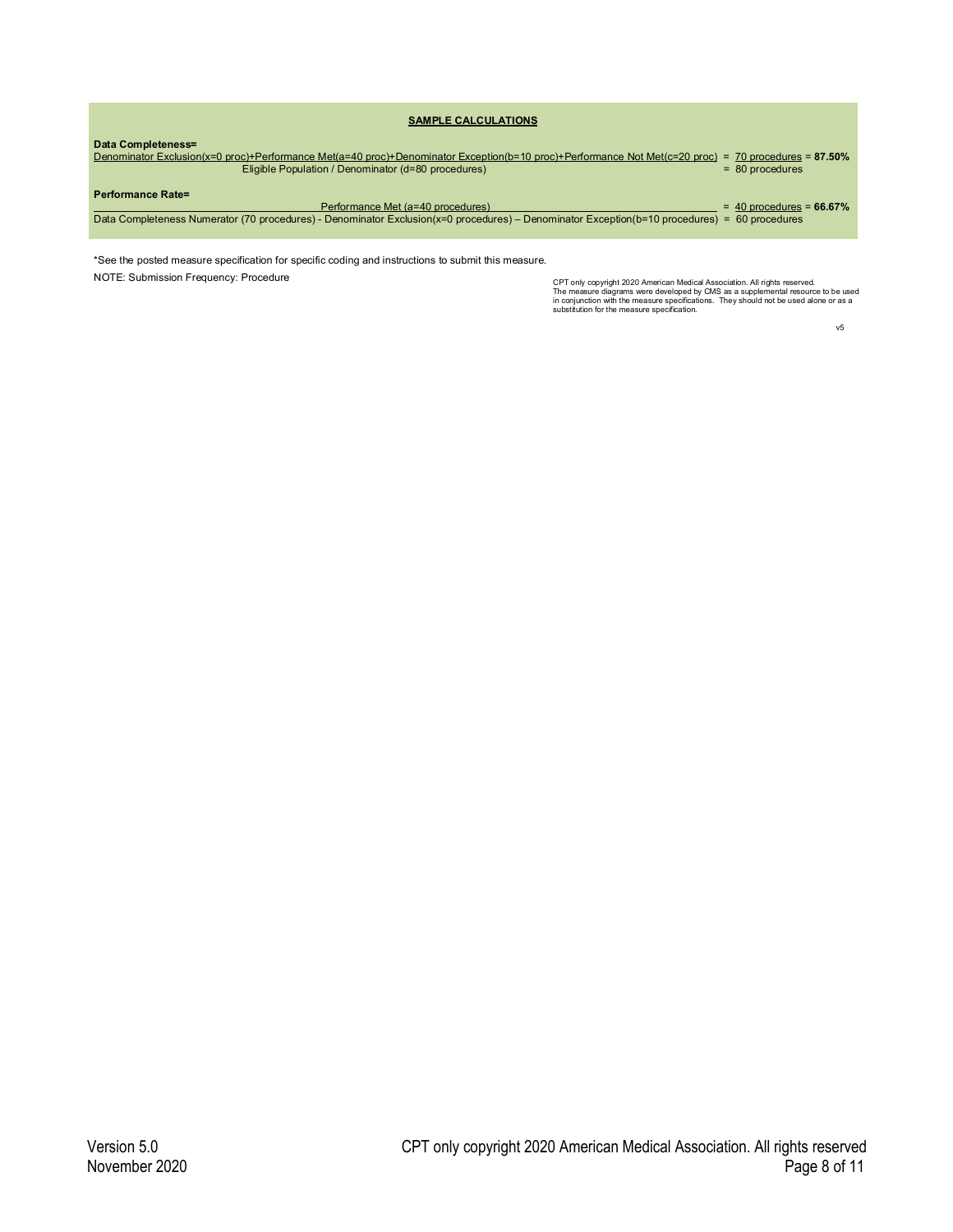# **2021 Medicare Part B Claims Flow Narrative for Quality ID #405: Appropriate Follow-up Imaging for Incidental Abdominal Lesions**

*Disclaimer: Please refer to the measure specification for specific coding and instructions to submit this measure.*

- 1. Start with Denominator
- 2. Check *Patients aged greater than or equal to 18 years on date of encounter*:
	- a. If *Patients aged greater than or equal to 18 years on date of encounter* equals No, do not include in *Eligible Population/Denominator*. Stop processing.
	- b. If *Patients aged greater than or equal to 18 years on date of encounter* equals Yes, proceed to check *Patient procedure during the performance period as listed in Denominator\**.
- 3. Check *Patient procedure during the performance period as listed in Denominator\**:
	- a. If *Patient procedure during the performance period as listed in Denominator\** equals No, do not include in *Eligible Population/Denominator*. Stop processing.
	- b. If *Patient procedure during the performance period as listed in Denominator\** equals Yes, include in *Eligible Population/Denominator*.
- 4. Denominator Population:
	- Denominator Population is all Eligible Procedures in the Denominator. Denominator is represented as Denominator in the Sample Calculation listed at the end of this document. Letter d equals 80 procedures in the Sample Calculation.
- 5. Start Numerator
- 6. Check *Incidental Finding: Cystic renal lesion that is simple appearing (Bosniak I or II), Adrenal lesion less than or equal to 1.0 cm, Adrenal lesion greater than 1.0 cm but less than or equal to 4.0 cm classified as likely benign by unenhanced CT or washout protocol CT, or MRI with in- and opposed-phase sequences or other equivalent institutional imaging protocols*:
	- a. If *Incidental Finding: Cystic renal lesion that is simple appearing (Bosniak I or II), Adrenal lesion less than or equal to 1.0 cm, Adrenal lesion greater than 1.0 cm but less than or equal to 4.0 cm classified as likely benign by unenhanced CT or washout protocol CT, or MRI with in- and opposed-phase sequences or other equivalent institutional imaging protocols* equals Yes, include in *Data Completeness Met and Denominator Exclusion*.
		- *Data Completeness Met and Denominator Exclusion* letter is represented in the Data Completeness and Performance Rate in the Sample Calculation listed at the end of this document. Letter x equals 0 procedures in the Sample Calculation.
	- b. If *Incidental Finding: Cystic renal lesion that is simple appearing (Bosniak I or II), Adrenal lesion less than or equal to 1.0 cm, Adrenal lesion greater than 1.0 cm but less than or equal to 4.0 cm classified as likely benign by unenhanced CT or washout protocol CT, or MRI with in- and opposed-phase sequences or other equivalent institutional imaging protocols* equals No, proceed to check *Final reports for imaging studies stating no follow-up imaging is recommended AND incidentally found lesion noted: Cystic renal lesion that is simple appearing (Bosniak I or II), Adrenal lesion less than or equal to 1.0 cm, Adrenal lesion greater than1.0 cm but less than or equal to 4.0 cm classified as likely benign by unenhanced CT or washout protocol CT, or MRI with in- and opposed-phase sequences or other equivalent institutional imaging protocols*.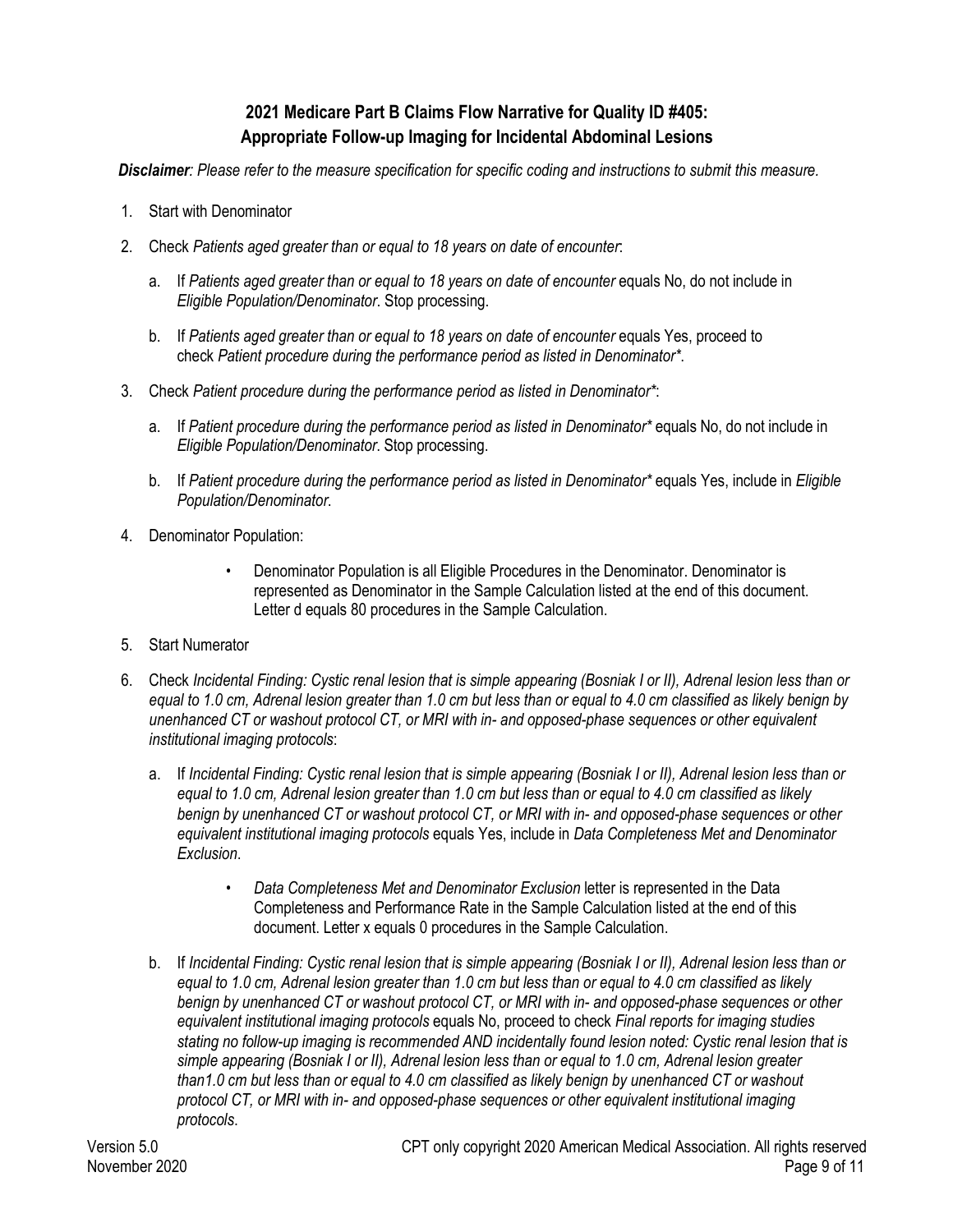- 7. Check *Final reports for imaging studies stating no follow-up imaging is recommended AND incidentally found lesion noted: Cystic renal lesion that is simple appearing (Bosniak I or II), Adrenal lesion less than or equal to 1.0 cm, Adrenal lesion greater than1.0 cm but less than or equal to 4.0 cm classified as likely benign by unenhanced CT or washout protocol CT, or MRI with in- and opposed-phase sequences or other equivalent institutional imaging protocols*:
	- a. If *Final reports for imaging studies stating no follow-up imaging is recommended AND incidentally found lesion noted: Cystic renal lesion that is simple appearing (Bosniak I or II), Adrenal lesion less than or equal to 1.0 cm, Adrenal lesion greater than1.0 cm but less than or equal to 4.0 cm classified as likely benign by unenhanced CT or washout protocol CT, or MRI with in- and opposed-phase sequences or other equivalent institutional imaging protocols* equals Yes, include in *Data Completeness Met and Performance Met*.
		- *Data Completeness Met and Performance Met* letter is represented in the Data Completeness and Performance Rate in the Sample Calculation listed at the end of this document. Letter a equals 40 procedures in the Sample Calculation.
	- b. If *Final reports for imaging studies stating no follow-up imaging is recommended AND incidentally found lesion noted: Cystic renal lesion that is simple appearing (Bosniak I or II), Adrenal lesion less than or equal to 1.0 cm, Adrenal lesion greater than1.0 cm but less than or equal to 4.0 cm classified as likely benign by unenhanced CT or washout protocol CT, or MRI with in- and opposed-phase sequences or other equivalent institutional imaging protocols* equals No, proceed to check *Documentation of medical reason(s) for recommending followup AND incidentally found lesion noted: Cystic renal lesion that is simple appearing (Bosniak I or II), Adrenal lesion less than or equal to 1.0 cm, Adrenal lesion greater than1.0 cm but less than or equal to 4.0 cm classified as likely benign by unenhanced CT or washout protocol CT, or MRI with in- and opposed-phase sequences or other equivalent institutional imaging protocols*.
- 8. Check *Documentation of medical reason(s) for recommending follow-up AND incidentally found lesion noted: Cystic renal lesion that is simple appearing (Bosniak I or II), Adrenal lesion less than or equal to 1.0 cm, Adrenal lesion greater than1.0 cm but less than or equal to 4.0 cm classified as likely benign by unenhanced CT or washout protocol CT, or MRI with in- and opposed-phase sequences or other equivalent institutional imaging protocols*:
	- a. If *Documentation of medical reason(s) for recommending follow-up AND incidentally found lesion noted: Cystic renal lesion that is simple appearing (Bosniak I or II), Adrenal lesion less than or equal to 1.0 cm, Adrenal lesion greater than1.0 cm but less than or equal to 4.0 cm classified as likely benign by unenhanced CT or washout protocol CT, or MRI with in- and opposed-phase sequences or other equivalent institutional imaging protocols* equals Yes, include in *Data Completeness Met and Denominator Exception*.
		- *Data Completeness Met and Denominator Exception* letter is represented in the Data Completeness and Performance Rate in the Sample Calculation listed at the end of this document. Letter b equals 10 procedures in the Sample Calculation.
	- b. If *Documentation of medical reason(s) for recommending follow-up AND incidentally found lesion noted: Cystic renal lesion that is simple appearing (Bosniak I or II), Adrenal lesion less than or equal to 1.0 cm, Adrenal lesion greater than1.0 cm but less than or equal to 4.0 cm classified as likely benign by unenhanced CT or washout protocol CT, or MRI with in- and opposed-phase sequences or other equivalent institutional imaging protocols* equals No, proceed to check *Final reports for imaging studies w with follow-up imaging recommended or final reports that do not include a specific recommendation of no follow-up AND Incidentally found lesion noted: Cystic renal lesion that is simple appearing (Bosniak I or II). Adrenal lesion less than or equal to 1.0 cm, Adrenal lesion greater than 1.0 cm but less than or equal to 4.0 cm classified as likely benign by unenhanced CT or washout protocol CT, or MRI with in- and opposed-phase sequences or other equivalent institutional imaging protocols*.